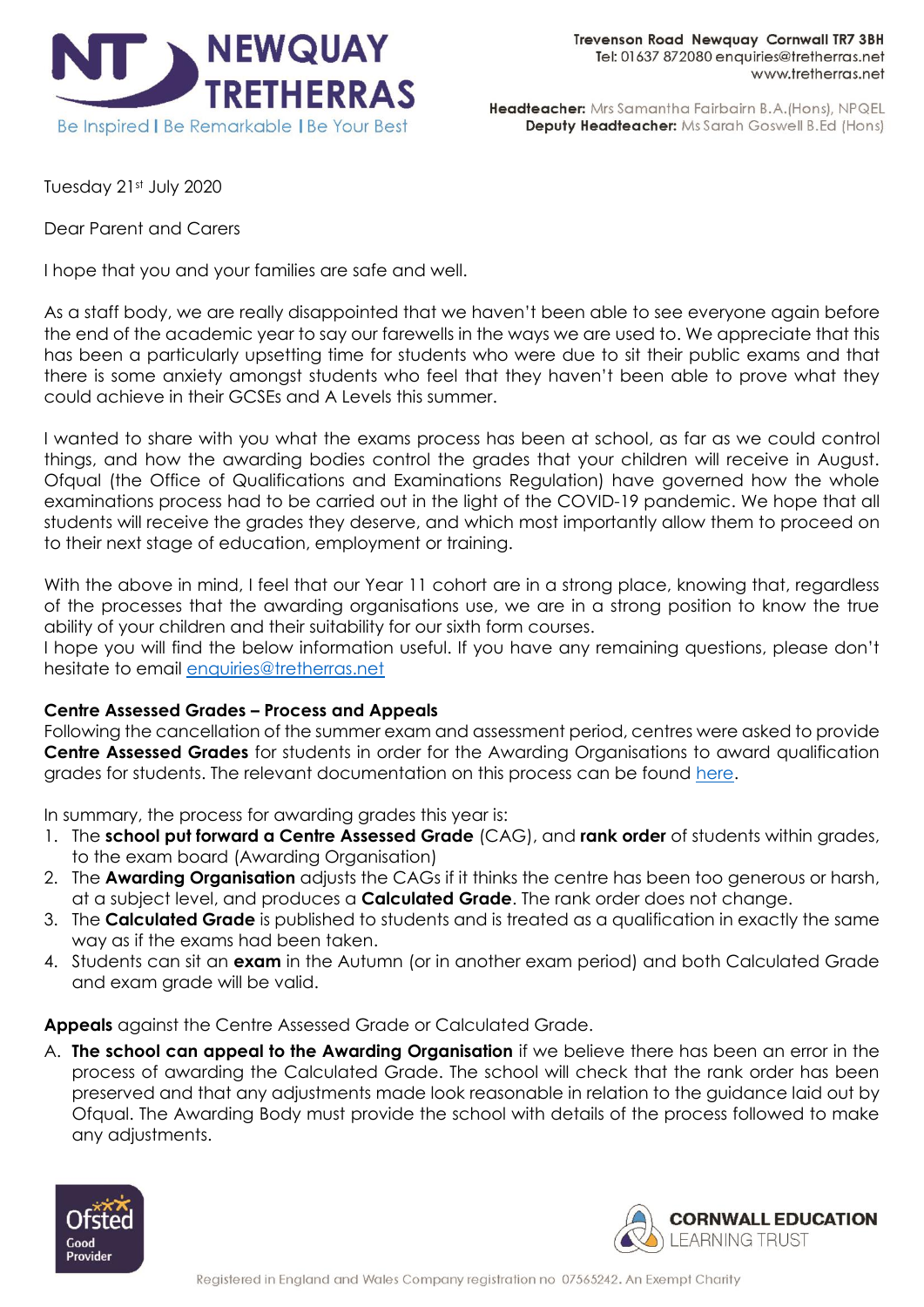

Headteacher: Mrs Samantha Fairbairn B.A. (Hons), NPQEL Deputy Headteacher: Ms Sarah Goswell B.Ed (Hons)

B. **Students can raise a concern** with the school if they believe the CAG was calculated in a biased or discriminatory way, and that teachers did not behave with integrity or care during the process. Students cannot appeal against the professional judgement of the teachers in the awarding of the grade itself, and cannot request a review or second opinion of that grade.

**Ofqual** information relating to Appeals following the release of the Calculated Grades can be found [here.](https://www.gov.uk/government/news/ofqual-publishes-more-details-on-appeals-and-confirms-autumn-exam-arrangements) Please read this in full before contacting the school if you have any concerns over the awarding of grades. The link also explains the nature of the Autumn exam series which students can enter if they wish to improve on the grades they have been awarded. AS and A-level exams will take place between October 5<sup>th</sup> and October 23<sup>rd</sup>, and GCSEs will go ahead between November 2<sup>nd</sup> and November 23rd 2020.

This document outlines the **quality assurance process** used by the school to ensure that the Centre Assessed Grades and rank order were decided in the fairest way possible for all students, using consistent methodologies on all courses with due regard for unconscious bias:

- 1. **Clarity on rules**. All Subject Leaders had the instructions from Ofqual and the Awarding Organisations and meetings were held with them all.
- 2. **Professional judgement**. All staff were told to make holistic professional judgements based on the work and assessments completed prior to closure of school on the 20<sup>th</sup> March. Teachers and subject leaders were provided with a summary of the internal assessments (Key Assessments, including Mocks/PPEs) as a reminder of the grades achieved by students in these rigorous tests. They also referred to their own mark-books and knowledge of each student. Each subject team agreed the weighting of available evidence based on previous experience (for example of coursework compared to mock PPE exam results).
- 3. **Baseline data**. Subject Leaders were provided with a breakdown of the grades achieved by all students in their subject in the last 3 years, as a benchmark for awarding an approximate number of grades at each level. This data provided a broad picture, but did not dictate a quota, or determine which students should be awarded each grade, based on prior attainment. Any student could be awarded any grade, based on their attainment during the course, not on what they had achieved in previous external exams.
- 4. **Checking of cohort ability compared to previous years**. Once all courses had completed the base grading exercise, these grades were loaded into our internal analysis systems, which compares the grades awarded to those expected, according to the ability of the cohort. This determined whether the current cohort in each subject might be expected to do better or worse than the average of the past 3 years (i.e. if this was a stronger or weaker group of students compared to those in previous years). This then gave senior leaders in the school a starting point to question whether a subject team had been overly harsh or overly optimistic with the awarding of grades.
- 5. **Unconscious Bias check**. The data for each student was analysed by student groupings (for example male/female, prior attainment, free school meals) and reported on how the data compared to the national data set. For example, did the grades in a subject reflect what might be expected in terms of a gender gap?
- 6. **SEND check**. As above, students with exam concessions, especially if awarded in the second year of the course, were checked to ensure teachers had taken into account any extra-time or other support that the student would have had if they had taken the exam.
- 7. **Revisions and approval**. Subject teams met and agreed the grades, often producing many iterations of the list. Once all these checks were approved by senior leaders, the Headteacher signed off on the submissions.